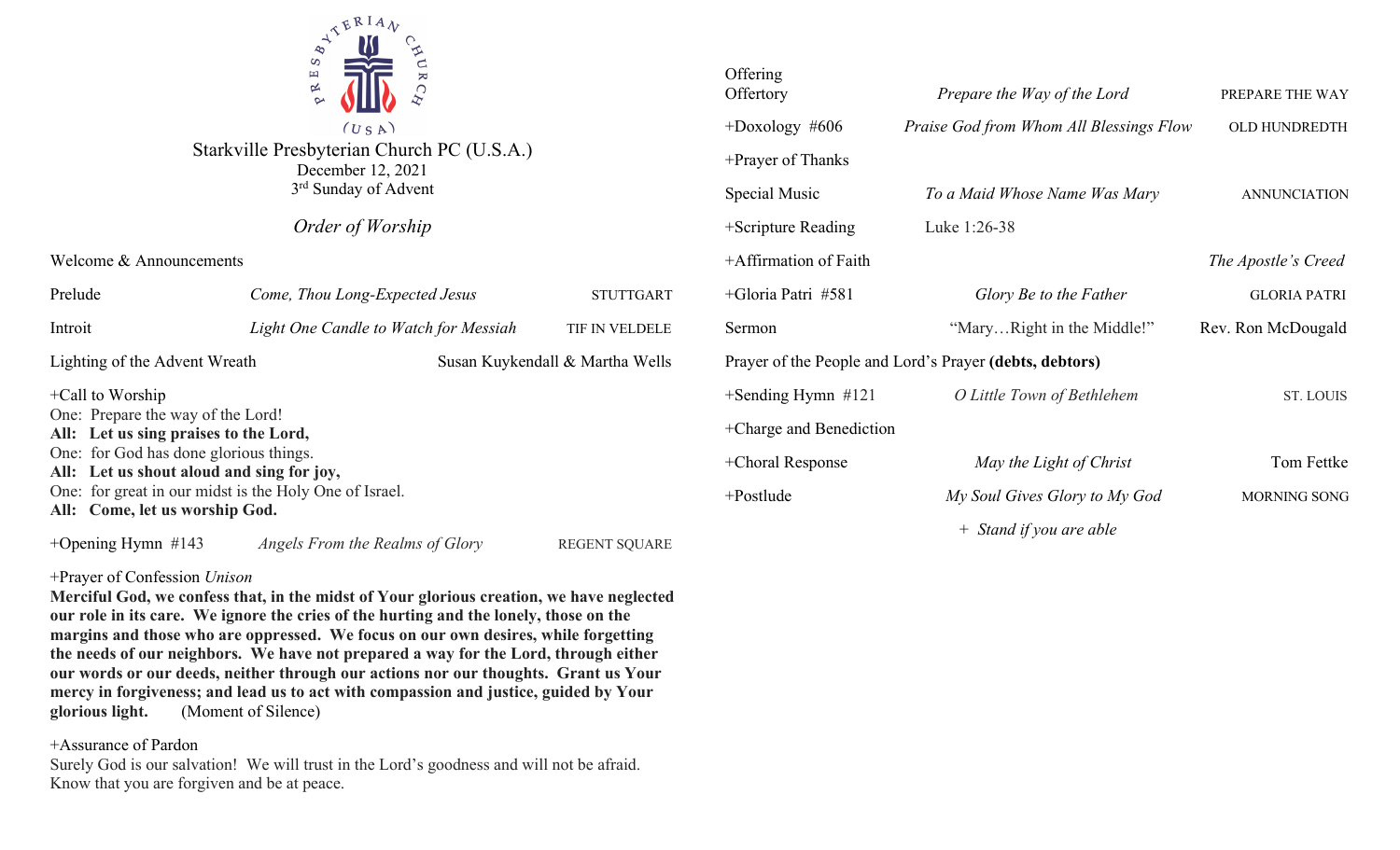**FROM THE SESSION**. **The Session voted to continue Sunday worship, with the wearing of masks as a personal choice. Resumption of meals will be delayed until January. Coffee will be available in the Coffee Roomtoday.** The Session will review this action at their next stated meeting on January  $6<sup>th</sup>$ . If you have questions or feedback, please contact any member of the Session.

**PRAYER LIST.** Please keep the following in your prayers. Cheryl Askew (surgery & stroke) Jimmy Joe Buckley Family of Douglas Corley (Tina McWhorter's father) Roger Dishroom (heart cath) David & Margaret Earnest (pain care) Myrna Jorgensen (cancer) Peggy Raines (cancer) Thomas Richardson (cancer) Family of Hal Smith Jennifer Taylor Bryan Vance (lung cancer)

If you would like to add a request or remove one from the list, please contact Nancy Bryson (324-6320 or nancybryson68@gmail.com) or Rev. Ron McDougald (601-942-8040 or chaplain.mcdougald@gmail.com)

(Printed Advent Picture of Bible and 3 candles)

# *JOY*

HIS NAME SHALL BE CALLED …

PRINCE OF PEACE

Isaiah 9:6

#### **Session**

Rev. Ron McDougald, *Moderator*, chaplin.mcdougald@gmail.com<br>Charles Bryson, dr.sedge@gmail.com Robert Green, *Clerk*, robert (4) Robert Green, *Clerk*, robert@robertgreen.org<br>Pat Colwick, pcolwick@yahoo.com Susan Kuykendall, susankuyk@yahoo.com Sara Green, sgreen@netdoor.com

Interim Minister: Rev. Ron McDougald, chaplain.mcdougald@gmail.com Communication Coordinator: Nancy Bryson, nancybryson68@gmail.com Music Director: Linda Karen Smith Recording Secretary: Susan Kuykendall, susankuyk@yahoo.com Treasurer: Pat Colwick, pcolwick@yahoo.com, 1006 S. Montgomery St., Starkville, MS 39759

Mailing Address: c/o Robert Green, 1000 Yorkshire Road, Starkville, MS 39759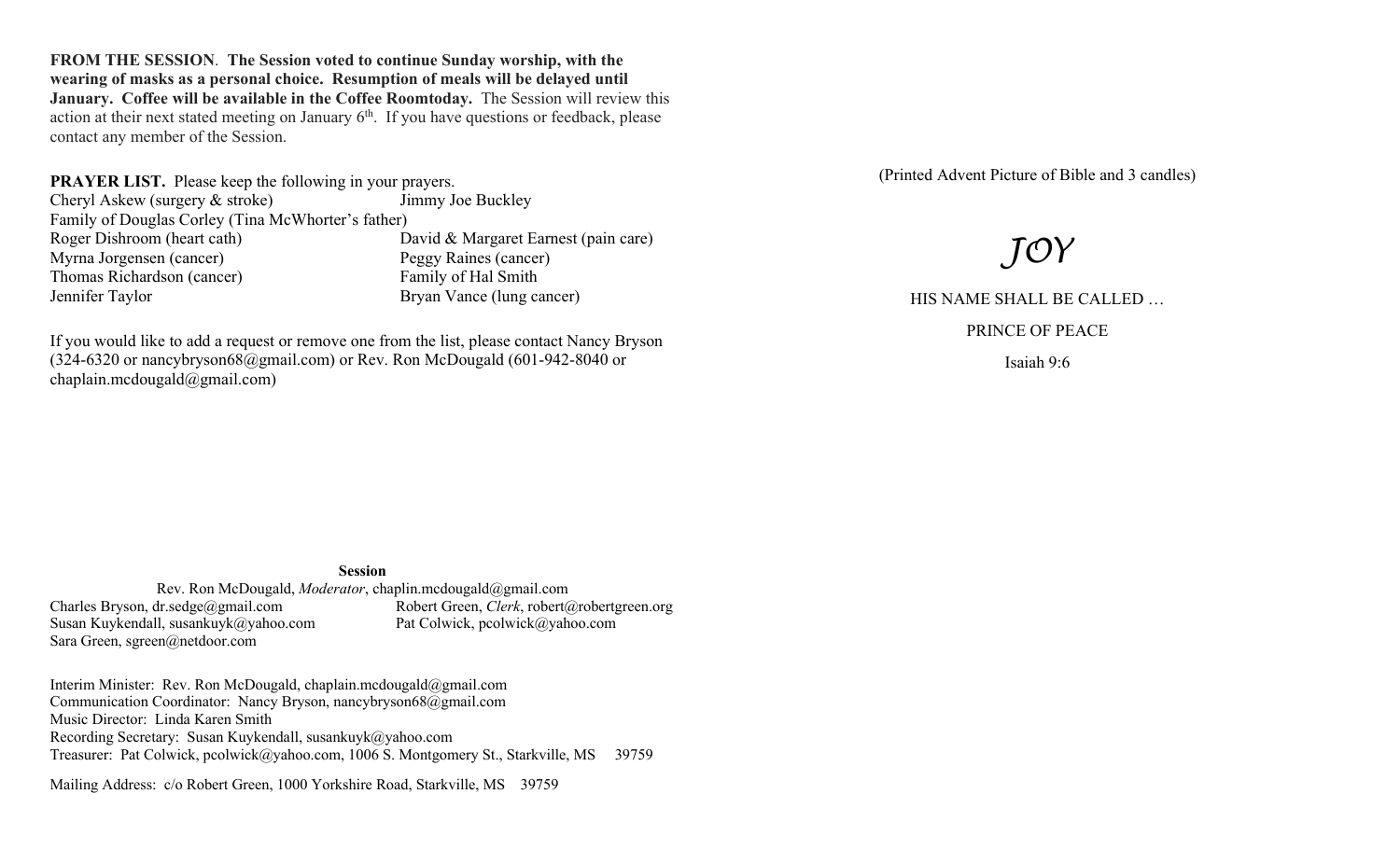### **ANNOUNCEMENTS**

**ELDER OF THE MONTH.** The Elder of the Month for December is Robert Green.

**ADVENT READERS.** The Advent Readers for this morning are Susan Kuykendall and Martha Wells.

**CHRISTMAS POINSETTIAS.** Poinsettias given in memory and honor are listed in today's bulletin insert.

**DEDICATION SERVICE.** You are invited to A Service of Dedication for Starkville Presbyterian Church this afternoon at 2:30 pm. A reception will follow the service.

**CHOIR.** There will be NO rehearsal this week.

**COMMUNION.** The Sacrament of the Lord's Supper will be celebrated next Sunday, December 19, 2021.

**ADOPT-A-FAMILY.** We are collecting canned goods and non-perishable food items to be given to the family we have adopted for Christmas. The collection box is located in the Fellowship Hall. **Deadline is next Sunday, December 19th.**